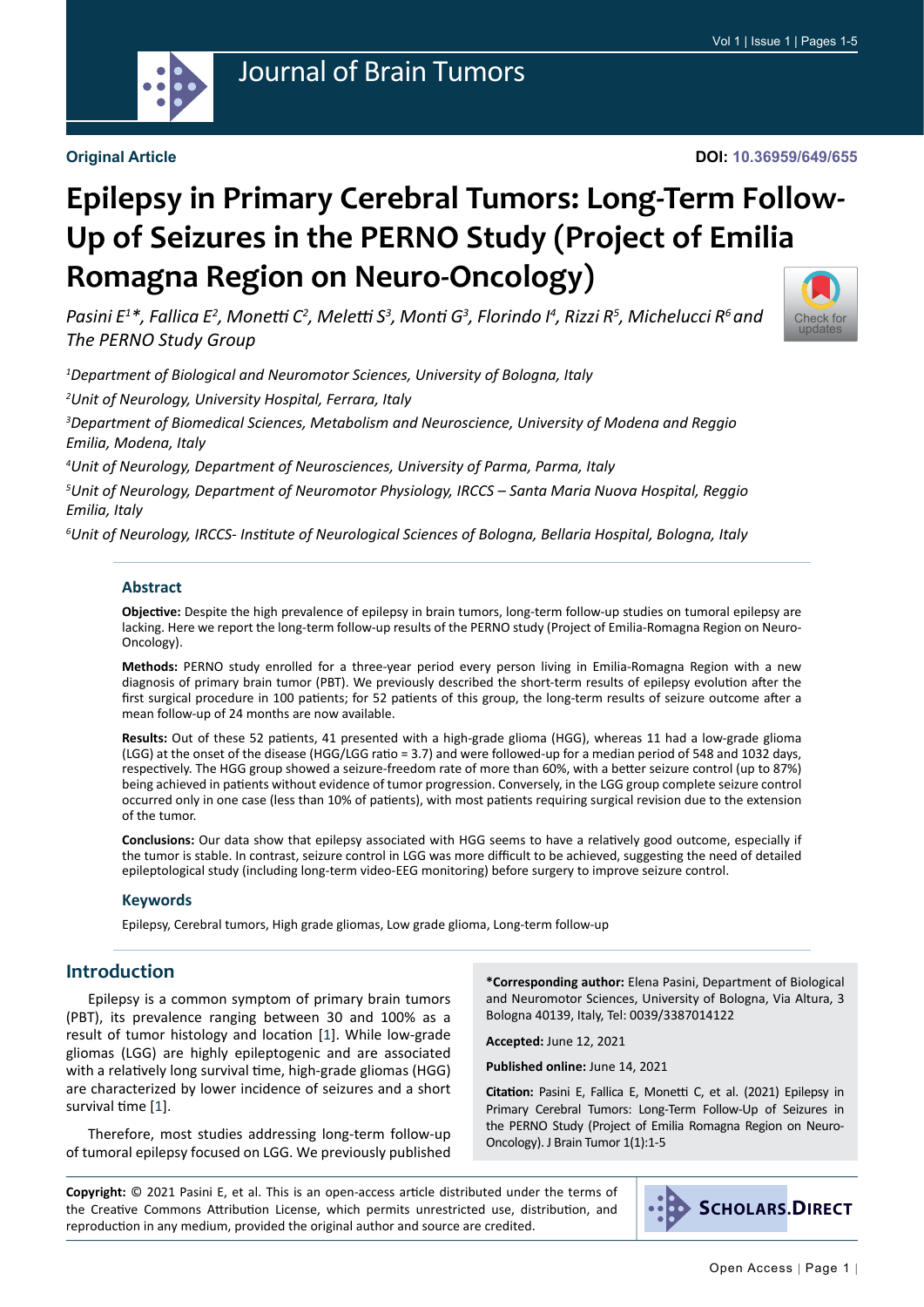the short-term follow-up of seizures in a group of patients who were enrolled in the PERNO study (Project of Emilia Romagna Region on Neuro-Oncology), a prospective registry of PBTs in Emilia Romagna Region (Italy), showing that seizures were responsive to surgical treatment in 60% of patients, who became seizure free after surgical procedure, irrespective of tumor type and presurgical seizure frequency [[2\]](#page-4-1).

Now we present the long-term follow-up data of this group of patients, with special emphasis on seizure evolution.

## **Materials and Methods**

This study is the long-term follow-up of the epilepsy section of the PERNO study [[2](#page-4-1)]. In particular, in the epilepsy section of PERNO study we enrolled all new adult cases living in the Emilia Romagna Region with suspected PBT observed from January 2009 until December 2011 who experienced seizures, either as first symptom of the tumor or appearing during the course of the disease. Each patient was interviewed by the referring neurologist with a specific interest in epilepsy who used an ad hoc questionnaire to collect information about seizure semiology, neurologic status, tumor location and histology, and treatments (including antiepileptic regimen, chemotherapy, radiotherapy, and surgery).

After the first visit, the patients who entered the longterm study were followed up with repeat visits on a quarterly basis, until February 2014. At each evaluation, the clinical data and seizure characteristics were recorded, along with any change in therapy (antiepileptic and antineoplastic) and new neuro-imaging findings. When the patients could not come to visits, clinical information was collected by phone interview with the referring neurologist. A consent form was obtained by each patient or responsible guardian.

Statistical analysis was performed by Chi-square test and Fisher's exact test. Seizure outcome was assessed using categories of change during follow-up (seizure freedom; > 75% reduction; no difference; increase). The cumulative probability to remain seizure-free was calculated using Kaplan-Meier survival curves. Significance was set at the 5% level ( $p = 0.05$ ).

#### **Results**

Out of the 100 patients with PBT associated with epilepsy (62 male and 38 female, mean age 47 years) participating in the previous short-term study, 48 were lost at follow-up, due to a number of reasons, including lack of multidisciplinary management, hospitalization in other institutions, and rapid neurological deterioration. The remaining 52 patients were followed up until December 31 2012 and their characteristics are described below.

### **Tumor type and location**

The patients were followed for 104.9 person-years HGG accounted for the vast majority of patients, with a 3.7:1 ratio. 41 patients (mean age at the onset 53 years) had HGG (glioblastoma in 23 cases), whereas 11 patients had low-grade lesions including astrocytomas, oligodendrogliomas and

oligoastrocytoma (mean age at the onset 33 years) ([Table 1](#page-1-0)). Median follow-up in HGG and LGG was 548 (IQR 329-847) and 1032 (IQR 692-1394) days, respectively. The most common tumor location was frontal (69.2% overall, 90.9% in LGG, 63.4% in HGG), temporal (36.5% overall, 54.5% in LGG, 31.7% in HGG) and parietal (25% overall, 27.3% in LGG and 24.4% in HGG). Multiple lobes were involved in 48.1% of cases (54.5% in LGG and 46.3% in HGG).

#### **Tumor prognosis**

Within the HGG group only 8 patients (19.5%) had stable MRI findings and neurological status. Of the remaining 33 patients (80.5%) 22 died and 11 showed tumor progression at cerebral MRI during the follow-up.

In the LGG group, 10 of 11 patients underwent surgery: 5 patients were stable on repeat cerebral MRI, 5 needed further surgical revision and 1 deceased. Of the 5 patients who underwent surgical revision, 2 underwent revision three times and 3 patients one time, while histology showed a progression into HGG in 2 cases.

#### **Seizures**

Seizure semiology did not substantially change during disease evolution as compared to the early phase of the disease [\(Table 2](#page-3-0)). As previously reported, the majority of seizures were tonic clonic (38.5%) (without clear initial focal signs in more than one half of the patients), focal motor in 28.8% of patients and focal somato-sensitive in 15.4% of cases.

Seizure frequency in relation to tumor grade and progression is reported in ([Figure 1a\)](#page-2-0) (HGG) and [\(Figure 1b\)](#page-2-0) (LGG). The cumulative probability of remaining seizure-free in patients with HGG was 100% at 12 months and 100% at 24 months ([Figure 2](#page-2-1)). The corresponding values for patients with LGG were 87% (95% CI 71-94%) and 60% (95% CI 41-75%). In the HGG group, 63% of patients were seizure free on longterm follow-up (median time: 547 days, IQR 400-778), a rate comparable with that observed after initial surgical removal. Status epilepticus did not substantially change during the follow-up period, with a frequency of 9.8% (4 patients, all during tumor progression). In the group of patients without tumor progression, seizure freedom was reached in 7 of 8 cases, whereas in the two groups with tumor worsening (as demonstrated either by imaging or evolution to death) seizure freedom was achieved in 7 of 22 and 6 of 11, respectively.

<span id="page-1-0"></span>**Table 1:** Histologic type and grade of tumors.

| <b>Tumor grade</b> | Tumor type                   | N° |
|--------------------|------------------------------|----|
| Ш                  | Astrocytoma                  | 3  |
| Ш                  | Anaplastic astrocytoma       | 8  |
| IV                 | Glioblastoma                 | 23 |
| Ш                  | Oligodendroglioma            | 6  |
| Ш                  | Anaplastic oligodendroglioma | 5  |
| Ш                  | Mixed oligoastrocytoma       | 1  |
| Ш                  | Anaplastic oligoastrocytoma  | 2  |
| No surgery         |                              | 4  |
| <b>Total</b>       |                              | 52 |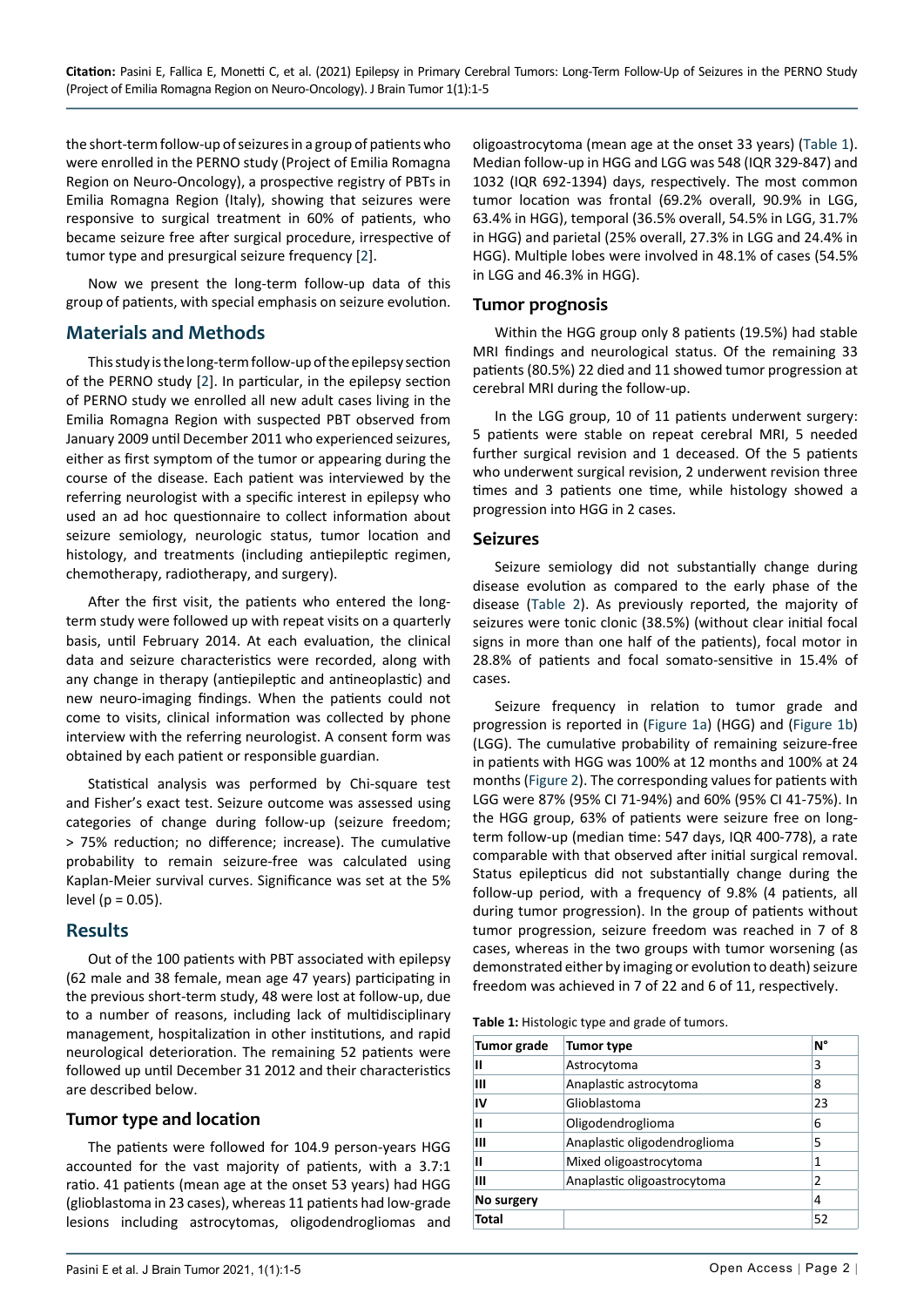**Citation:** Pasini E, Fallica E, Monetti C, et al. (2021) Epilepsy in Primary Cerebral Tumors: Long-Term Follow-Up of Seizures in the PERNO Study (Project of Emilia Romagna Region on Neuro-Oncology). J Brain Tumor 1(1):1-5



<span id="page-2-1"></span><span id="page-2-0"></span>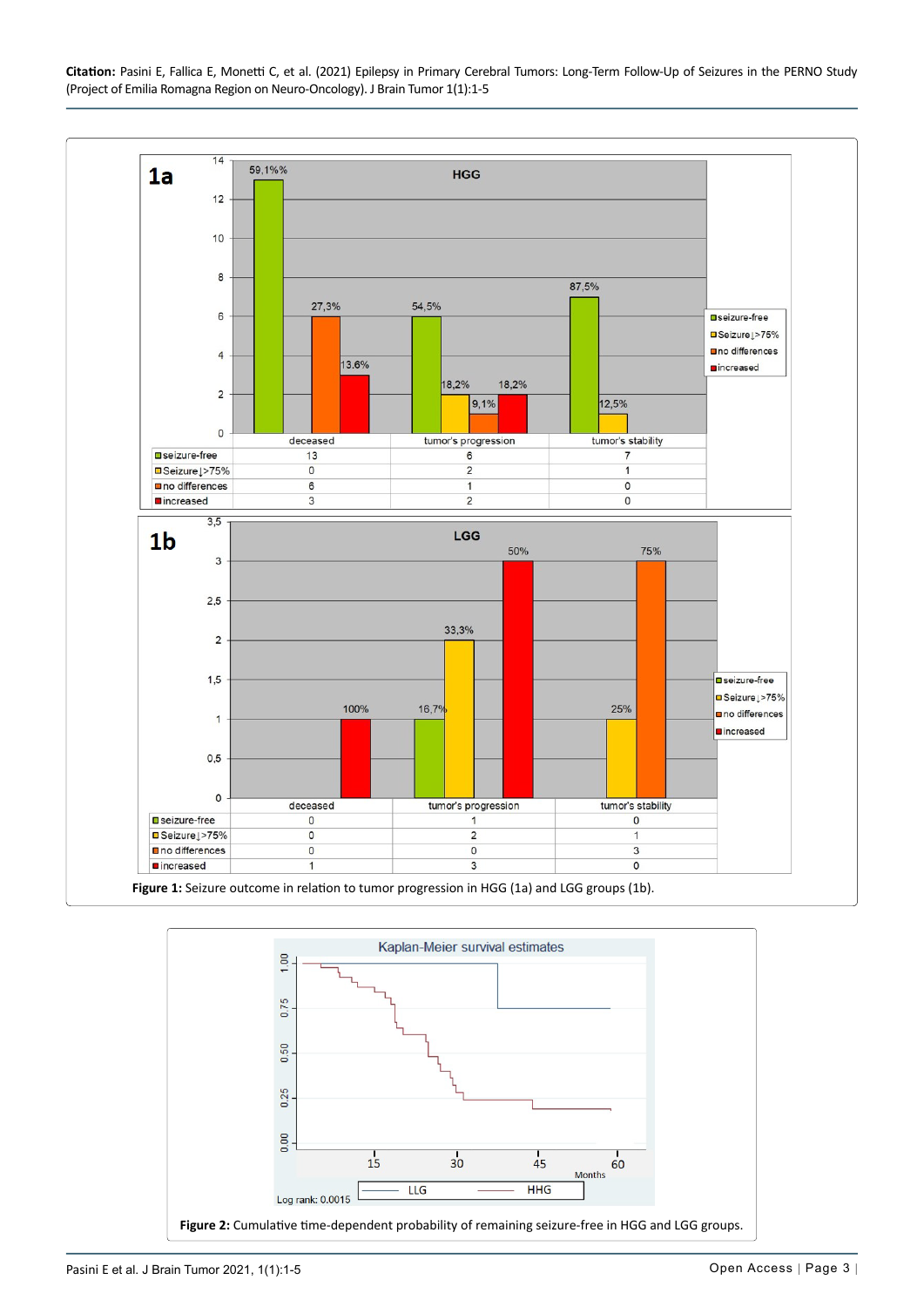|                            | Long-term follow-up<br>study 52 patients (%) | Patients lost at long-<br>term follow-up 48<br>patients (%) |  |  |
|----------------------------|----------------------------------------------|-------------------------------------------------------------|--|--|
| Age                        | 49 years (max 76,                            | 57 years (max 76,                                           |  |  |
|                            | min 19)                                      | min 19)                                                     |  |  |
| Sex (M:F)                  | 2.1(35/17)                                   | 1.3(27/21)                                                  |  |  |
| <b>Histology (HGG/LGG)</b> | 3.7(41/11)                                   | 3.6(36/10)                                                  |  |  |
| <b>Tumor location</b>      |                                              |                                                             |  |  |
| Frontal                    | 36 (69.2%)                                   | 24 (50.0%)                                                  |  |  |
| Temporal                   | 19 (36.5%)                                   | 18 (38.5%)                                                  |  |  |
| Parietal                   | 13 (25.0%)                                   | 14 (29.2%)                                                  |  |  |
| Occipital                  | 5(9.6%)                                      | 5 (10.4%)                                                   |  |  |
| Insula                     | 6 (11.5%)                                    | 2(4.2%)                                                     |  |  |
| Other                      | 6 (11.5%)                                    | 6 (12.5%)                                                   |  |  |
| Multilobar                 | 25 (48.1%)                                   | 12 (25.0%)                                                  |  |  |
| Seizure type               |                                              |                                                             |  |  |
| Motor                      | 15 (28.8%)                                   | 16 (33.3%)                                                  |  |  |
| Somato-sensory             | 8 (15.4%)                                    | 3(6.3%)                                                     |  |  |
| Loss of consciousness      | 10 (19.2%)                                   | 10 (20.8%)                                                  |  |  |
| Other                      | 8 (15.4%)                                    | 4 (8.3%)                                                    |  |  |
| Tonic-Clonic               | 20 (38.5%)                                   | 25 (52.1%)                                                  |  |  |
| <b>Frequency</b>           |                                              |                                                             |  |  |
| Low $(1/Month)$            | 31 (59.6%)                                   | 37 (71.2%)                                                  |  |  |
| High (> 1/Month)           | 21 (40.4%)                                   | 11 (22.9%)                                                  |  |  |
| Weekly                     | 8 (15.4%)                                    | 0                                                           |  |  |
| Daily                      | 9 (17.3%)                                    | $1(2.0\%)$                                                  |  |  |
| Status epilepticus         | 4 (7.7%)                                     | 8 (16.7%)                                                   |  |  |
| <b>Surgery</b>             |                                              |                                                             |  |  |
| Radical surgery            | 13 (25.0%)                                   | 25 (52.1%)                                                  |  |  |
| Post-surgery residue       | 33 (63.5%)                                   | 20 (41.6%)                                                  |  |  |
| <b>General prognosis</b>   |                                              |                                                             |  |  |
| Dead                       | 23 (44.2%)                                   | 21 (43.8%)                                                  |  |  |

<span id="page-3-0"></span>**Table 2:** Comparison of baseline features between study population and patients lost at follow-up.

In the LGG group only 1 patient (9.1%) remained seizure free during follow-up (1153 days), despite tumor progression to glioblastoma. Conversely, in this group 1 patient had epilepsy worsening evolving to status epilepticus during tumor relapse and needed surgical revision.

#### **Medical treatment**

All patients were on medical treatment for epilepsy. The most common antiepileptic drug was levetiracetam (LEV) (65%), that prevailed in the HGG group (73.2%); in contrast, oxcarbazepine (OXC) was chosen for 81.8% of patients belonging to the LGG group.

Monotherapy was prescribed in 28 patients (53.8%), whereas 20 patients (38.5%) were on two drugs and only 4 (7.7%) on a three drug regimen.

#### **Comparison with patients lost at follow-up**

We compared the general features of our study population ( $n = 52$ ) with the group of patients lost at follow-up ( $n = 48$ ). There was no significant difference in terms of age, tumor type and location, seizure type and frequency, and overall prognosis (with death occurring within 2 years in about 44% of cases of both groups). The chance of incomplete surgical

procedure and post-surgical residue, however, was higher in the present study population compared with patients lost to follow-up ([Table 2](#page-3-0)).

## **Conclusions**

In this paper we report the long-term follow-up data on epilepsy evolution of the PERNO study in 52 patients with PBT followed up prospectively for at least two years.

Our study presents two important limitations. First of all, this study population represents only 50% of the original group [2]. However, the two groups had similar clinical and neuroradiological characteristics at study entry and identical seizure response to initial surgical treatment, therefore suggesting a comparable outcome. Indeed, the death rate after two years was 44% in both groups. Secondly, HGG were much more frequent than LGG in our population, this bias reflecting a predominance of patients from the neurooncological centers of the ER Region, as already discussed in the previous short-term study [[2\]](#page-4-1).

In HGG group, seizures were completely controlled in 63% of patients after a two-year follow-up, with better results (87%) in the subgroup without tumor progression. Also in patients with neuroradiological evidence of tumor progression or evolving to death, however, complete seizure control could be achieved in about 50% of cases. Studies reporting longterm evolution of seizures in HGG are considerably rare, the main limitation being the overall dismal prognosis of these patients [\[3](#page-4-2)]. In partial agreement with our data, Chaichana, et al. (2009) described a seizure-freedom rate of 75% in a population of 98 HGG cases with seizures followed up for 13.7 months [\[3](#page-4-2)].

In the LGG group, seizures were completely controlled in only about 10% of cases, a rate consistently lower than previously reported in other series. This finding should be considered cautiously, however, partly because the number of patients was too low (only 10 cases) and partly because these patients had gliomas with multilobar involvement, usually requiring a second surgical procedure. One possible explanation of a bad seizure prognosis in this group is that these patients underwent surgery to remove the tumor without taking into account the need to treat epilepsy. In fact, no patient underwent long-term video EEG monitoring or was discussed in a multidisciplinary team with a neurophysiologist and an epileptologist. In the literature it has been highlighted that better results in terms of seizure outcome are achieved if the surgical procedure is supplemented by pre-surgical study aimed to localize the epileptogenic area [[4](#page-4-3),[5](#page-4-4)]. Indeed, seizure control in these patients is crucial for an improvement of quality of life [\[6](#page-4-5)].

As for long-term therapy in these patients, our results suggest that it is difficult to disentangle contribution of treatments from tumor evolution in the control of seizures. Surgery seems the most important factor to influence the recurrence of seizures in HGT, while the role of antiepileptic therapy is more difficult to assess. Interestingly, the most used drug was LEV in the HGT group and OXC in the LGT group, this difference probably reflecting the need to use a